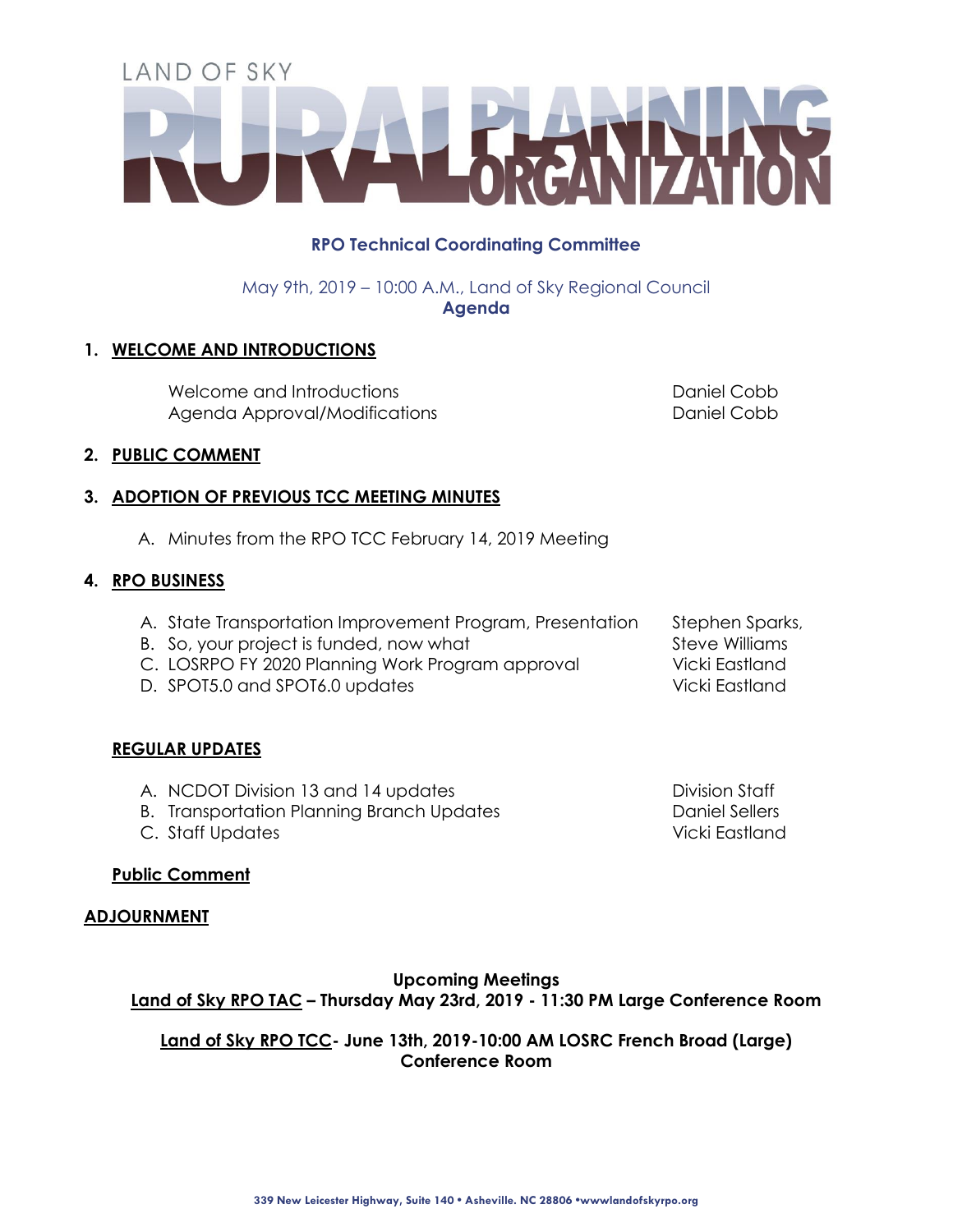## **1. WELCOME AND INTRODUCTIONS**

Welcome and Introductions Daniel Cobb

Agenda Approval/Modifications and a computer of the Daniel Cobb

#### **2. PUBLIC COMMENT**

#### **3. ADOPTION OF PREVIOUS TCC MEETING MINUTES**

A. Minutes from the RPO TCC February 14, 2019 TCC Meeting

## **RPO Technical Coordinating Committee**

February 14, 2019 – 10:00 A.M., Land of Sky Regional Council **Minutes**

## **Attendance:**

Daniel Cobb Vicki Eastland Nick Kroncke Zia Rifkin Steve Williams Chris Lee

Jodie Ferguson Nick Kroncke Pam Cook Daniel Sellers

Troy Wilson Hannah Cook Forrest Gilliam Stephen Sparks Joy Fields William High Matt Cable Erica Anderson

## **WELCOME AND HOUSEKEEPING**

Chair Daniel Cobb called the meeting to order at approximately 10:00am; he welcomed everyone in attendance and introductions followed. He communicated that the agenda was presented for approval with no modifications requested.

## *Forrest Gilliam moved to approve the agenda as presented Daniel Cobb seconded and the motion carried as all were in favor.*

#### **PUBLIC COMMENT**

No public comments were made.

## **ADOPTION OF THE PREVIOUS TCC MINUTES**

*Forrest Gilliam moved to approve the June 14, 2018 TCC minutes as presented. Daniel Cobb seconded and as all were in favor, the motion carried.*

#### **RPO BUSINESS**

NC Moves 2050 Plan Presentation: The NC Department of Transportation is updating its long-range transportation plan to help guide North Carolina's future transportation policies and investments. The plan is called NC Moves 2050 and provides a 30-year transportation blueprint for the state. Pam Cook, NCDOT Transportation Planning Branch presented the plan and opportunities for input.

Pam Cook communicated that the 2050 plan includes a current assessment of the transportation system in North Carolina; it plans for uncertainties and looks at possible futures; and, finally, provides an action plan.

Pam Cook shared about eight areas of concern, which would be considered during the development of the 2050 plan including demographics, the economy, tourism,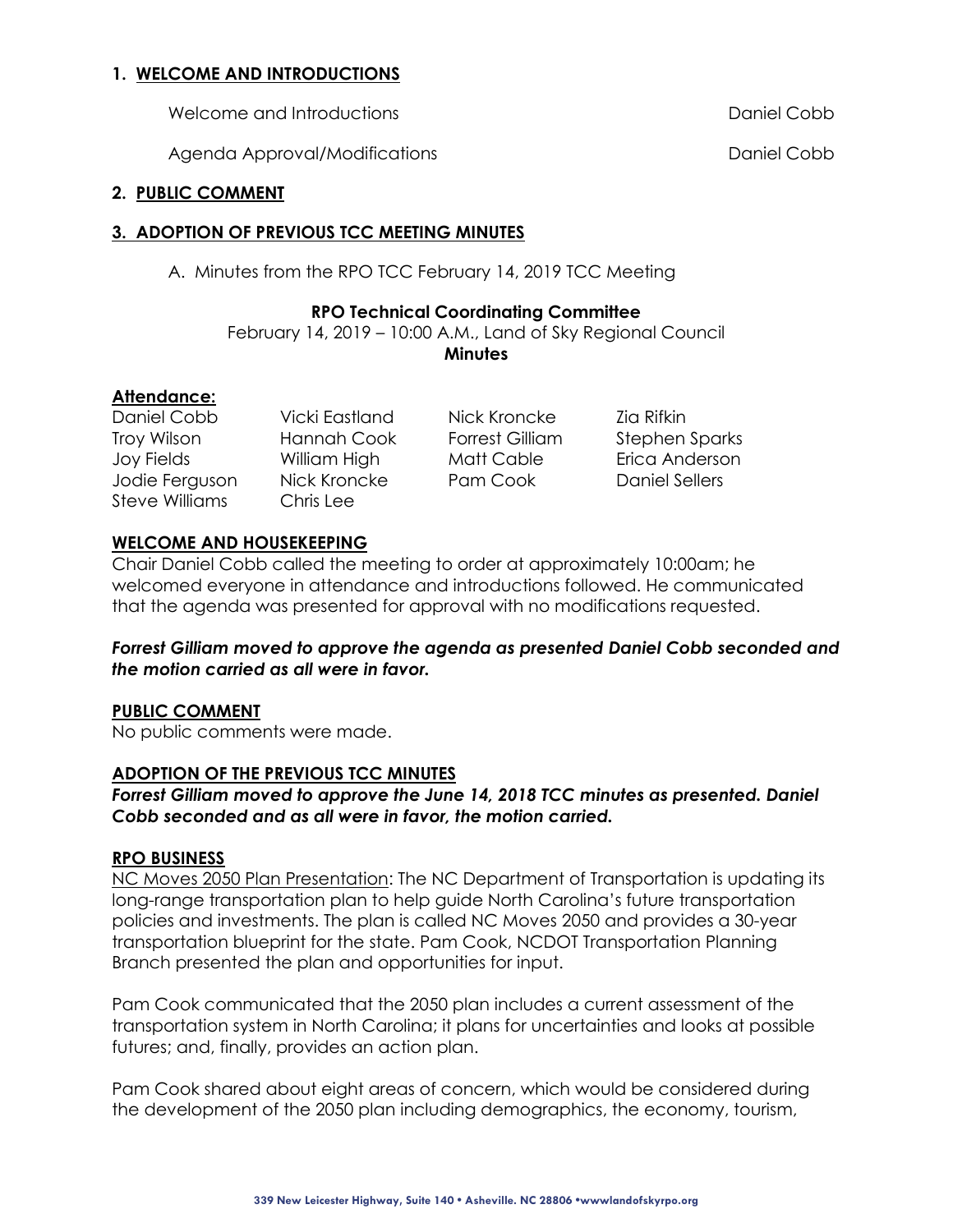partnerships, funding, technology, security, and, resiliency. LOSRPO TCC members were requested to write down their thoughts regarding the eight areas for a series of questions that Pam provided.

In thinking about transportation services for your community, which of these are you most concerned about?

Discussion occurred about the impact of tourism on roads and the conflicts that could occur between residents and tourists. It was also shared that residents need to commute for jobs.

Are there changes or uncertainties for your community not already discussed that NCDOT should consider as a part of the NC Moves 2050?

Vicki Eastland shared about the "dig once" initiative, which could include the development of broadband infrastructure when roads are built or upgraded. Erica Anderson shared about having a completely resilient infrastructure. Stephen Sparks shared that when the system breaks down, alternate routes are important, including corridors, which should provide a safety release.

Public input is vital to the development of the 2050 plan and will include input from collaborative partners. More information is available at [www.NCDOT.gov/NCMOVES.](http://www.ncdot.gov/NCMOVES) The website will post updates to the plan and includes a map showing where public comments have come from. Next steps for the plan include public meetings and a survey.

## *Informational item only. No action required.*

LOSRPO Land of Sky RPO Title VI Plan: The Title VI is the federal law that protects individuals and groups from discrimination based on race, color, and national origin in all programs, services, and activities of a Federal-aid recipient. The law specifically states: *"No person in the United States shall on the grounds of race, color or national origin, be excluded from participation in, be denied the benefits or, or be subjected to discrimination under any program or activity receiving federal financial assistance."* Other related laws have expanded the Program to protect against discrimination based on age, sex, limited English proficiency (LEP), income level, and disability; (and creed/religion, where applicable). The intent of the Program is to removed barriers and conditions that prevent minority low-income, LEP, and other disadvantaged persons from accessing, participating in, and benefiting from programs and activities of Federal-aid recipients. NCDOT is a recipient of Federal financial assistance from the US Department of Transportation. As a recipient of these funds, NCDOT must comply with Title VI of the Civil Rights Act of 1964 and other nondiscrimination authorities. NCDOT is required to have a comprehensive Title VI Nondiscrimination Program to prevent and eliminate discrimination in programs and activities administered by NCDOT. The Office of Civil Rights (OCR), External Civil Rights (ECR) is the focal point for the implementation of NCDOT's Title VI Nondiscrimination Program. ECR is also responsible for determining if the Department's sub recipients are in compliance with Title VI. Sub recipients may include transit systems, metropolitan and rural planning organizations (MPOs and RPOs), local government agencies (LGAs), airport sponsors, universities, contractors, and other entities receiving funds through NCDOT.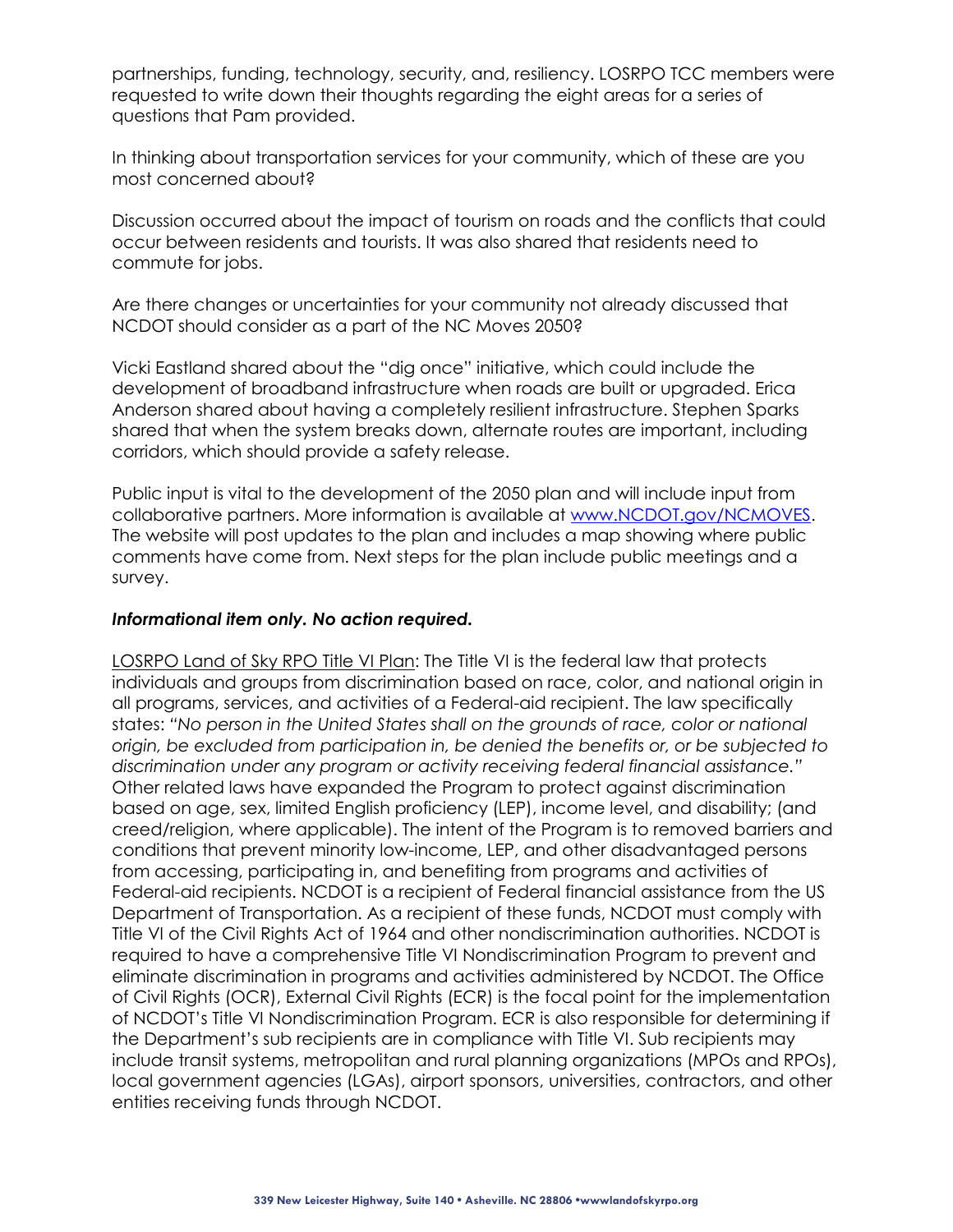Vicki Eastland shared that the LOSRPO began discussion of the Title VI plan about a year ago. She noted also that the LOSRPO submitted its Draft Title VI Plan to NCDOT TPD in September 2018. After TPD's review, the plan was forwarded on to NCDOT Office of Civil Rights for their internal review. LOSRPO staff received notification on February 4, 2019 that the Draft Plan was acceptable and does not require any edits. She directed everyone's attention to the new signage for the meeting, which includes the nondiscrimination statement.

## *Joy Fields moved to recommend Land of Sky RPO TAC adopt the Title VI Plan with Vicki Eastland's identified amendments at their meeting on February 28, 2019. Forrest Gilliam seconded and the motion carried without further discussion.*

Review DRAFT STIP and SPOT6.0 Timeline: Vicki Eastland reviewed the results of SPOT5.0 and provided some highlights from the draft document including, in the Regional Impact Tier, the intersection of South Caldwell, Broad Street and US 64 funded in the Developmental STIP. In the Division Needs Tier, US 276 from Dellwood Road to I 40 is funded in the Deliverable STIP, US 25/70 Modernization Project funded in the Developmental STIP, the US 25/70 Superstreet Project from Tillery Branch to Monticello Road is funded in the Developmental STIP. In addition, in Madison County in the MPO area, Crossroads Parkway is receiving the remaining \$1.3 million needed for construction in FY2020. Vicki also noted that the STIP has been changed to include committed projects in the first six years of the STIP. She noted that with the rising costs of construction for projects, there would probably be less funding available for SPOT6. Many of the projects in the region were funded with bonds from the NC Bonds program.

NCDOT released the DRAFT 2020-2029 STIP in early January. The DRAFT was shared with RPO TCC and TAC members. Vicki noted there would be opportunity for public comments and RPO staff will share the dates of these meetings when they are published.

Vicki next shared that the P6.0 Prioritization process has begun. RPO staff is attending workgroup meetings and sub-committee meetings. Pre-submittal of intersection projects has occurred. Local county meetings will need to be set up in May/June to discuss project submittals. The submittal window would open in July and close the end of September. More information and updates: http://www.landofsky.org/rpo.

#### *Informational only. No action required.*

LOSRPO State Planning and Research SPR Application: Vicki Eastland shared that staff have submitted a grant application to NCDOT Transportation Planning Branch for State Planning and Research funds to potentially conduct a feasibility study to examine the viability of consolidating Transit administration and scheduling functions for the County Transportation Systems among the five counties in the Land of Sky RPO region. She provided TCC members with additional information on this potential feasibility study including that there is concern about the impact that the changes to the state's Medicaid program could have on transit systems. She also shared about County Tier designations and how those determine the local match required for grants. Vicki shared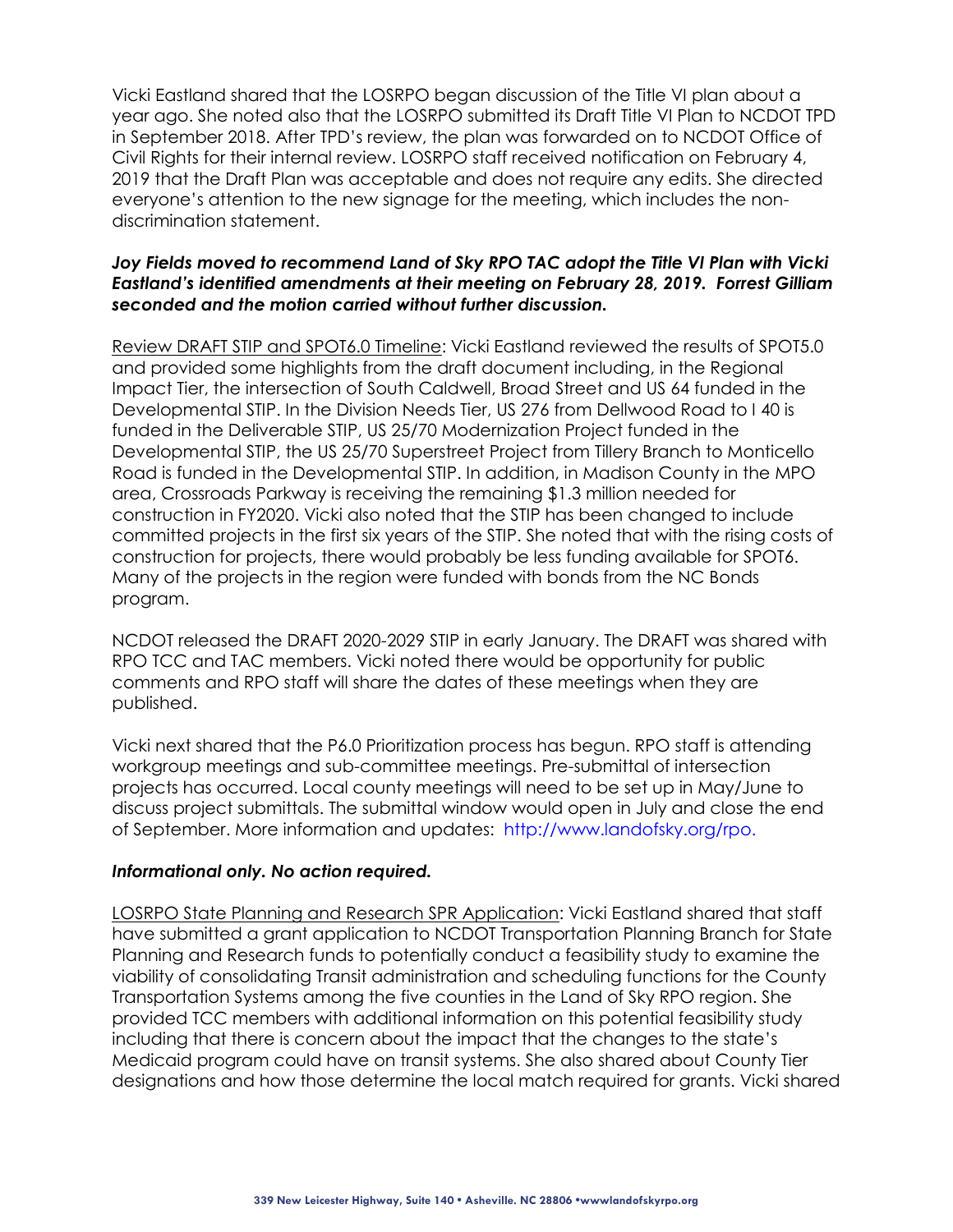that the application submitted was for \$80 thousand in federal grant funds with a 20% local match.

Discussion occurred about local interest in the proposed feasibility study. Vicki shared that should the RPO receive the grant, work on the feasibility study would begin in the next fiscal year. A steering committee would also be formed to oversee the work on the study. Vicki shared that the goal of the study is to provide options to consolidate the administrative functions of the rural county systems, and eventually, operations could be consolidated, too.

## *Information item only- no action required.*

#### **REGULAR UPDATES**

NCDOT Division 13 and Division 14 updates TPB Updates Legislative Updates Staff Updates and Housekeeping

#### **PUBLIC COMMENT**

No public comments.

#### **ADJOURNMENT**

*Forrest Gilliam moved to adjourn the meeting. Daniel Sellers seconded and the meeting adjourned.*

## **4. RPO Business**

## **Item 4A State Transportation Improvement Plan STIP, Presentation**

NCDOT staff will present on the funding distributions in the DRAFT 2020-2029 State Transportation Improvement Program. The DRAFT STIP is scheduled to be adopted by the Board of Transportation at their September 2019 meeting.

#### **Staff Recommendations**:

Informational only

## **Item** *4B* **So, your project is funded, now what**

NCDOT staff will present to the group what to expect once a transportation project is funded.

#### **Staff Recommendations**: